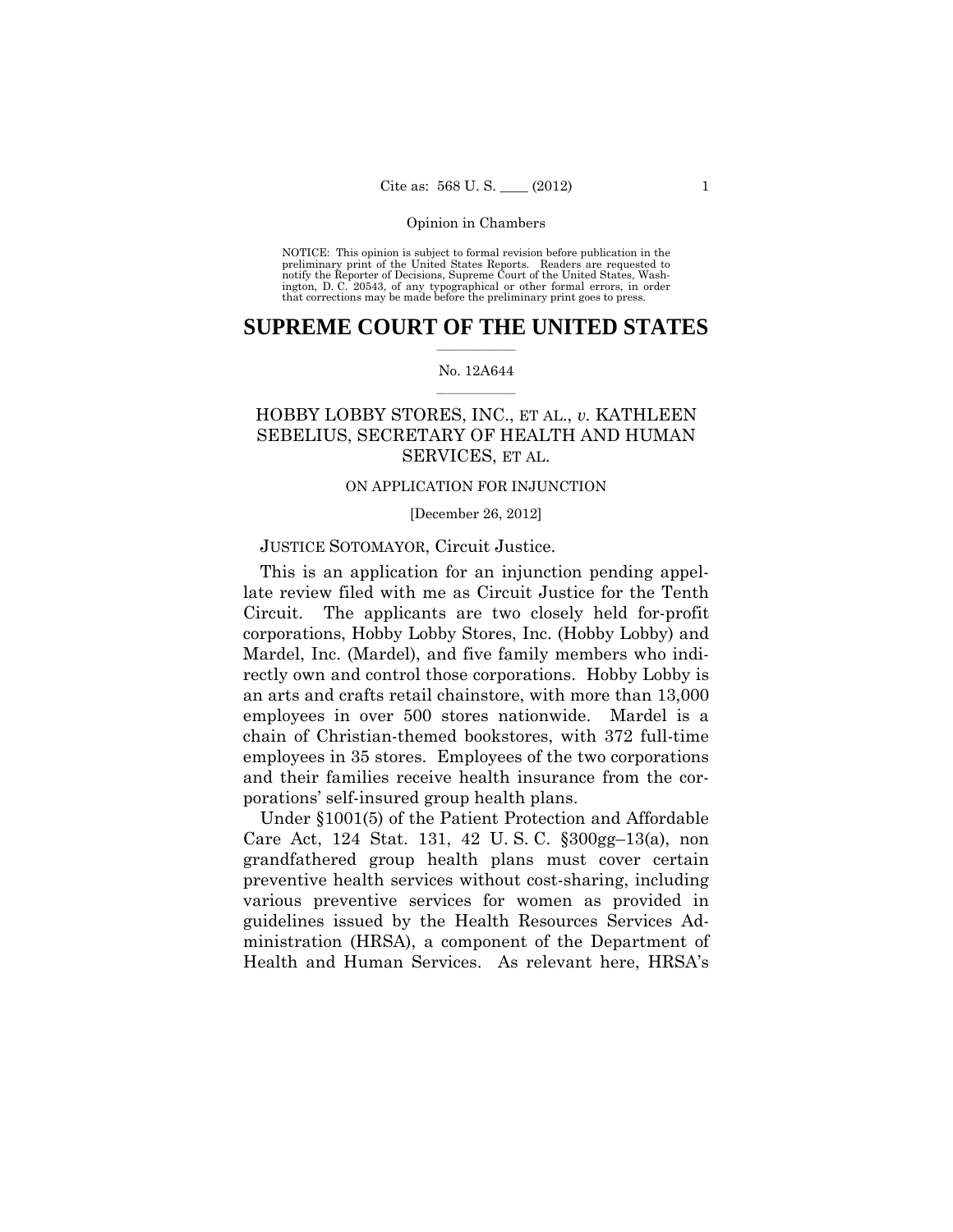### Opinion in Chambers

guidelines for women's preventive services require coverage for "all Food and Drug Administration . . . approved contraceptive methods, sterilization procedures, and patient education and counseling for all women with reproductive capacity as prescribed by a provider." 77 Fed. Reg. 8725 (Feb. 15, 2012) (internal quotation marks omitted).

The applicants filed an action in Federal District Court for declaratory and injunctive relief under the Free Exercise Clause of the First Amendment and the Religious Freedom Restoration Act of 1993 (RFRA), 42 U. S. C. §2000bb *et seq.* They allege that under the HRSA guidelines, Hobby Lobby and Mardel will be required, contrary to the applicants' religious beliefs, to provide insurance coverage for certain drugs and devices that the applicants believe can cause abortions. The applicants simultaneously filed a motion for a preliminary injunction to prevent enforcement of the contraception-coverage requirement, which is scheduled to take effect with respect to the employee insurance plans of Hobby Lobby and Mardel on January 1, 2013. The District Court for the Western District of Oklahoma denied the motion for a preliminary injunction, and the Court of Appeals for the Tenth Circuit denied the applicants' motion for an injunction pending resolution of the appeal.

The only source of authority for this Court to issue an injunction is the All Writs Act, 28 U. S. C. §1651(a). "We have consistently stated, and our own Rules so require, that such power is to be used sparingly." *Turner Broadcasting System, Inc.* v. *FCC*, 507 U. S. 1301, 1303 (1993) (Rehnquist, C. J., in chambers); see this Court's Rule 20.1 ("Issuance by the Court of an extraordinary writ authorized by 28 U. S. C. §1651(a) is not a matter of right, but of discretion sparingly exercised"). Unlike a stay of an appeals court decision pursuant to 28 U. S. C. §2101(f), a request for an injunction pending appeal "'does not simply suspend judicial alteration of the status quo but grants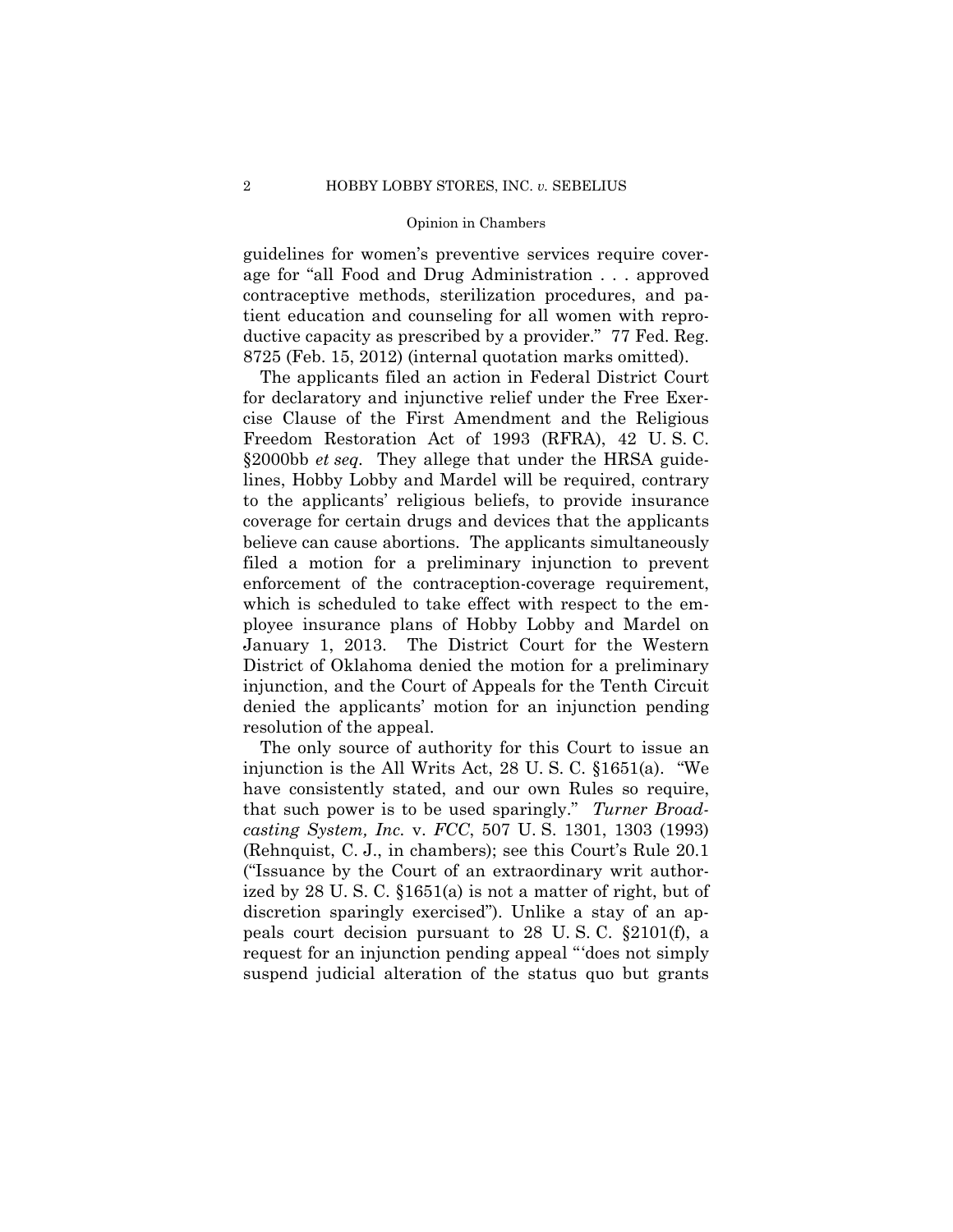### Opinion in Chambers

judicial intervention that has been withheld by lower courts.'" *Respect Maine PAC* v. *McKee*, 562 U. S. \_\_\_ (2010) (quoting *Ohio Citizens for Responsible Energy, Inc.*  v. *Nuclear Regulatory Comm'n*, 479 U. S. 1312, 1313 (1986) (SCALIA, J., in chambers)). Accordingly, a Circuit Justice may issue an injunction only when it is "[n]ecessary or appropriate in aid of our jurisdiction" and "the legal rights at issue are indisputably clear." *Wisconsin Right to Life, Inc.* v. *Federal Election Comm'n*, 542 U. S. 1305, 1306 (2004) (Rehnquist, C. J., in chambers) (internal quotation marks omitted).

 burdens their exercise of religion. Cf. *United States* v. *Lee*, Applicants do not satisfy the demanding standard for the extraordinary relief they seek. First, whatever the ultimate merits of the applicants' claims, their entitlement to relief is not "indisputably clear." *Lux* v. *Rodrigues*, 561 U. S.  $\_\_\_\$  $(2010)$  (ROBERTS, C. J., in chambers) (slip op., at 2) (internal quotation marks omitted). This Court has not previously addressed similar RFRA or free exercise claims brought by closely held for-profit corporations and their controlling shareholders alleging that the mandatory provision of certain employee benefits substantially 455 U. S. 252 (1982) (rejecting free exercise claim brought by individual Amish employer who argued that paying Social Security taxes for his employees interfered with his exercise of religion). Moreover, the applicants correctly recognize that lower courts have diverged on whether to grant temporary injunctive relief to similarly situated plaintiffs raising similar claims, Application for Injunction Pending Appellate Review 25–26, and no court has issued a final decision granting permanent relief with respect to such claims. Second, while the applicants allege they will face irreparable harm if they are forced to choose between complying with the contraception-coverage requirement and paying significant fines, they cannot show that an injunction is necessary or appropriate to aid our jurisdic-